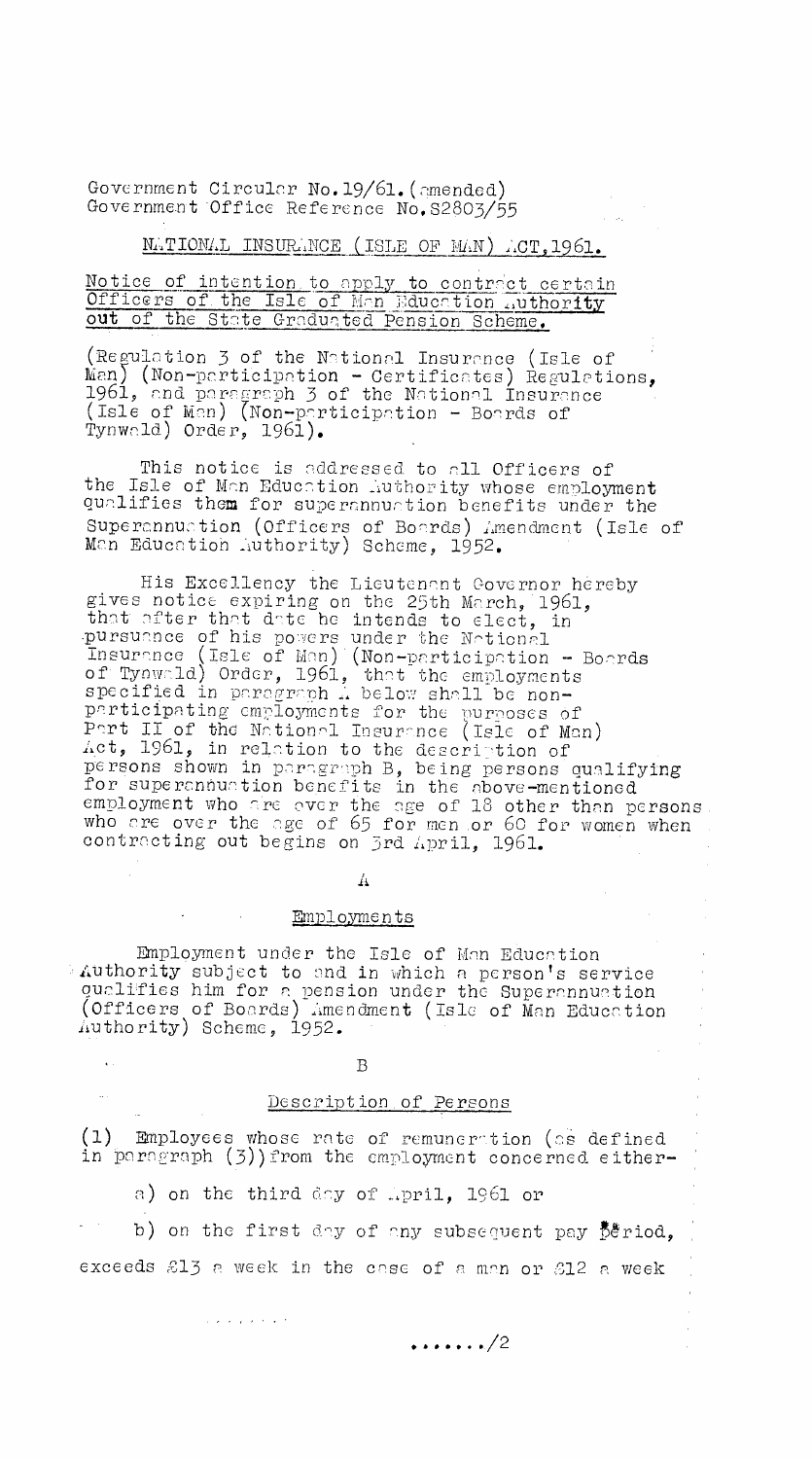in the case of a woman, other than employees who cannot before attaining the age of 65 years in the case of a  $\,$ man or 60 years in the case of a women complete a period of 10 years service reckonnblc for pension purposes under the Superannuation (Officers of Boards) . (Isle of Man Education Duthority). Scheme, 1952.

(2) Employees whose employment has been non-participating employment because their rate of remunertion has been in excess of the relevant amounts mentioned in paragraph (1) above and who have continued without a break in employment at a lesser rate of remuneration (as defined in paragraph (3) below) provided that either :-

- a) on the first day of any pay period such lesser rate of remuneration exceeds a week in the case of a man or  $\otimes 10^$ week in the case of  $\sim$  woman; or
- b) in a case not falling within the preceding sub-paragraph, the reduction is due to the working of shorter hours by reason of incapacity, so however that any employee whose remuneration is reduced on this ground shall not remain within the category of persons described in this paragraph after  $\,$ the expiry of the pay period current twelve months after the reduction began.

(3) For the purpose of the foregoing paragraphs the expression remuneration means the employee's basic salary or wages together with the money value of any apartments, rations or other allowances in kind appertaining to his employment and any emoluments which are a usual incident of his employment but excluding nny trnvelling or subsistence allowances or other moneys to be spent, or to cover expenses incurred for the purposes of his employment. Provided that where the remuneration ns so ascertained is not constant, the rate of remuneration for ench pay period shall be regarded as exceeding the relevant amount specified in the foregoing paragraphs (1) and (2) if the remuneration ascertained as aforesaid, expressed as a weekly rate, will normally exceed that amount for more than half the weeks in any period of twelve months including the pay period in question.

The election will be made by means of an application by the Governor to the Registrar of Nonparticipating Employments who will be asked for a certificate providing thet the persons referred to above shall be contracted out of the graduated national  $\blacksquare$ insurance scheme. If he thinks fit the Registrar may, in the light of any representations made by persons to whom this notice is given, or by organisations representing those persons, defer the issue of

 $\cdots\cdots\cdots/3$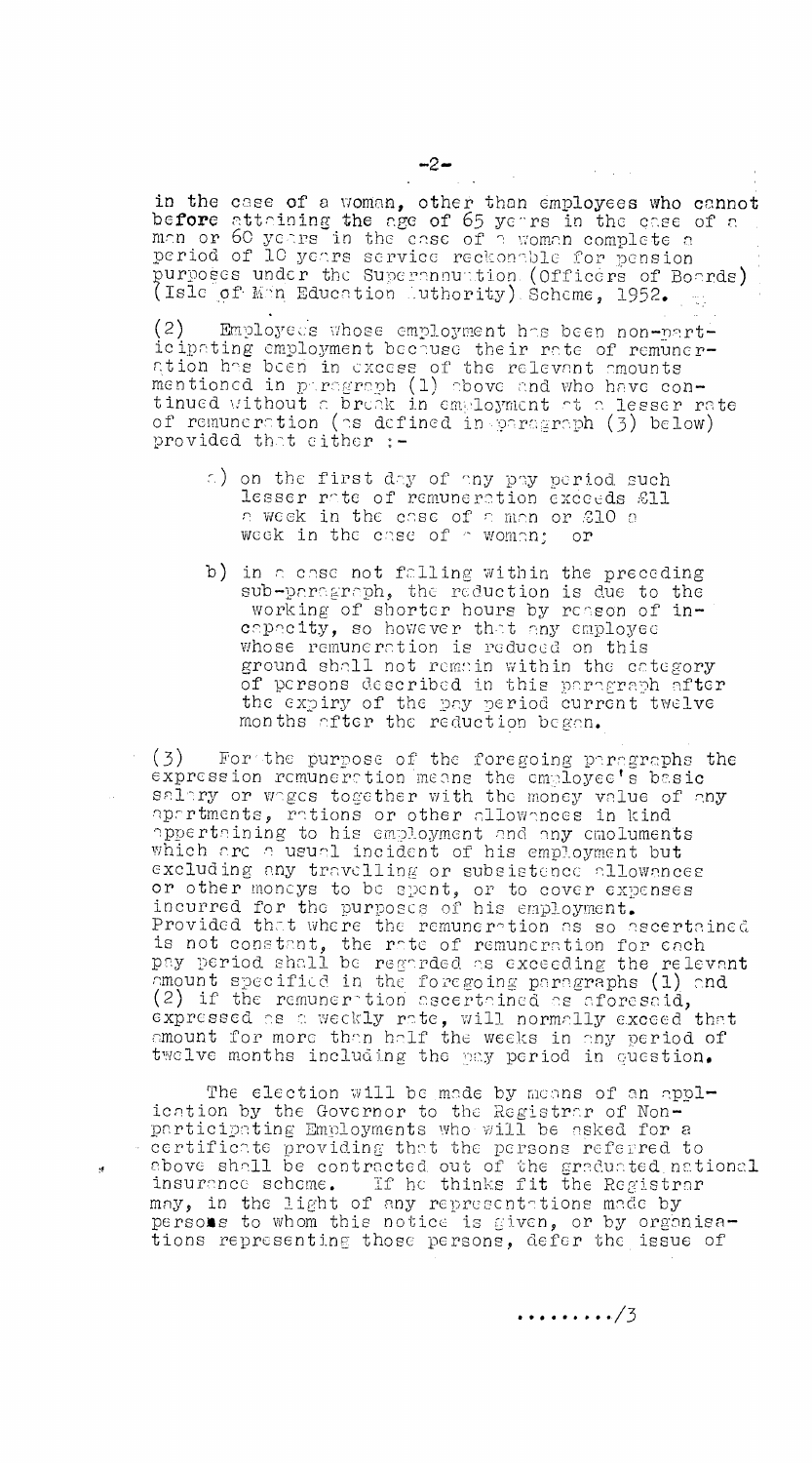a certificate to enable the decision to apply for contracting out to be further considered by those concerned.

By Order of His Excellency the Lieutenant Governor.

E. R. ST. A. D.VIES.

Government Secretary.

Government Office, Isle of Men. March, 1961.

a de la contrata de la contrata.<br>La contrata de la contrata de la contrata de la contrata de la contrata de la contrata de la contrata de la co

 $\sim 10$ 

## EXPLAN TORY NOTE.

 $\sim 10$ 

(This is not port of the Notice of Intention but is intended to show its general effect).

 $\pm$  It has been ascertained that, to contract all superannuable employees of the Isle of Man Education Authority out of the National Insurance Graduated Pension Scheme, in nccordonce with the Notice. of Intention olreody given, would mean that, for those employees earning under 213 a week (men)  $_{\rm OF}$  . £12 a week (women), larger total contributions (without any increose in benefits) would be recuired from both employee and employer than if those persons were participting im the Graducted Scheme. :,ccordingly His Excellency now proposes to apply for n Certificate of Non—Participotion covering only those employees, eligible to be contracted out of the Schemewho earn more than  $\mathop{\triangleleft} 13$  a week (men)  $\,$ or £12 a week (women)..

The purpose of this \_mended Notice of Intention therefore is to inform employees who are subject to the Superannuation (Officers of Boards) (Isle of Man Education Authority) Scheme that the Governor, acting on behalf of the employer, will apply for n certificate of non-participation. The proposed certificate would  $\frac{1}{11}$ provide broadly that such employees would be contracted out of the new graduated national insurance Scheme (starting in 19ril, 1961) if getting more then